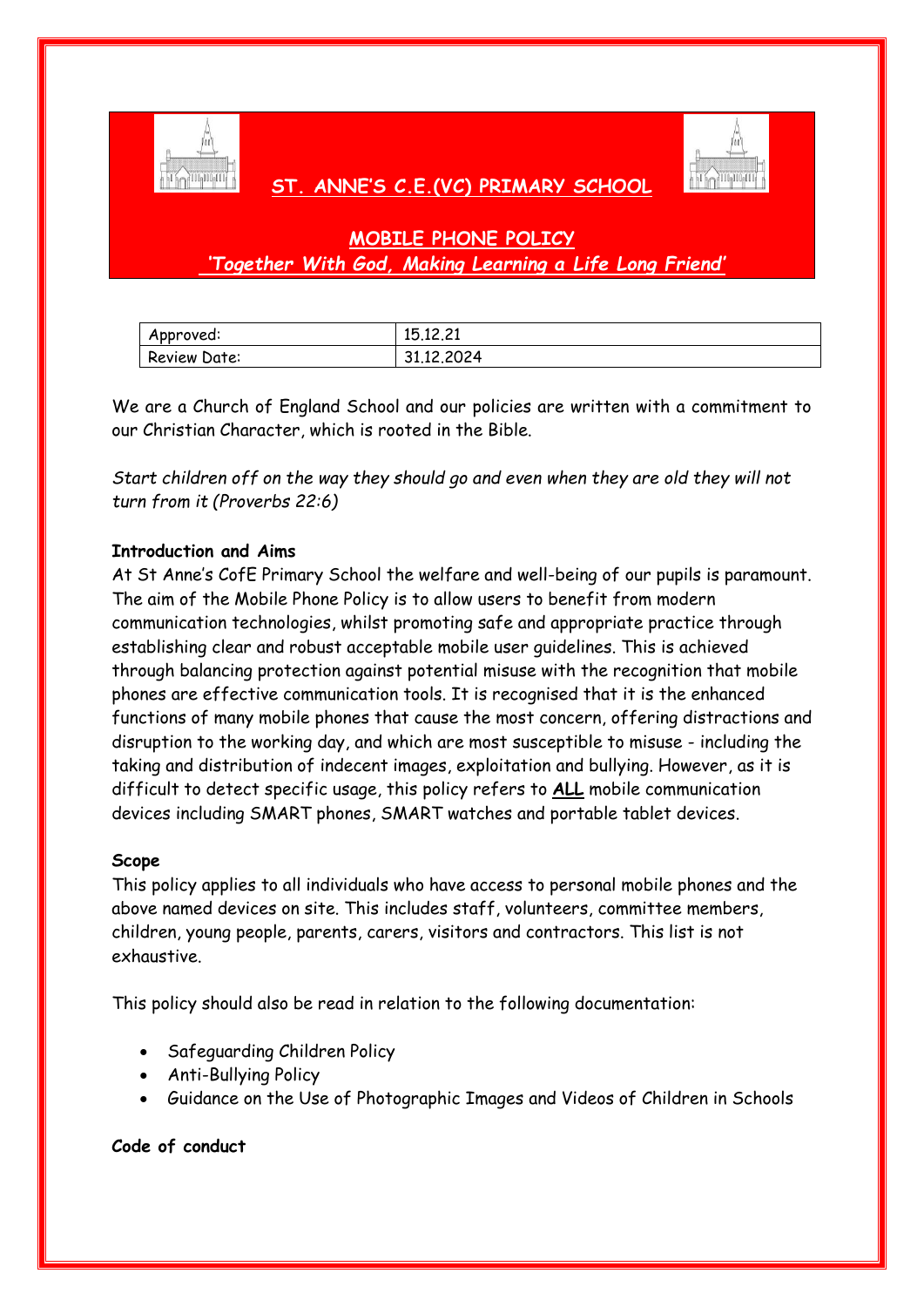A code of conduct is promoted with the aim of creating a cooperative workforce, where staff work as a team, have high values and respect each other; thus creating a strong morale and sense of commitment leading to increased productivity. Our aim is therefore that all practitioners:

• have a clear understanding of what constitutes misuse.

• know how to minimise risk.

• avoid putting themselves into compromising situations which could be misinterpreted and lead to possible allegations.

• understand the need for professional boundaries and clear guidance regarding acceptable use.

• are responsible for self-moderation of their own behaviour.

• are aware of the importance of reporting concerns promptly.

It is fully recognised that imposing rigid regulations on the actions of others can be counterproductive. An agreement of trust is therefore promoted regarding the carrying and use of mobile phones within the setting, which is agreed to by all users:

**Personal Devices – Staff** (Including teachers, teaching assistants, office staff and volunteers)

Staff are not permitted to make/receive calls/texts or personal emails during contact time with children. Emergency contact should be made via the school office.

Staff should have their phones on silent or switched off and out of sight (e.g. in a drawer, handbag or pocket) during class time.

Mobile phones should not be used in a space where children are present (e.g. classroom, playground, corridor).

Use of phones (inc. receiving/sending texts and emails) should be limited to non-contact time when no children are present e.g. in office areas, staff room, empty classrooms unless using 2-factor authentication to access the school computer systems.

It is also advised that staff security-protect access to functions of their phone.

Should there be exceptional circumstances (e.g. acutely sick relative), then staff should make the Headteacher aware of this and can have their phone in case of having to receive an emergency call.

Staff are not at any time permitted to use recording equipment on their mobile phones, for example: to take recordings of children, or sharing images.

Legitimate recordings and photographs should be captured using school equipment such as cameras and Ipads.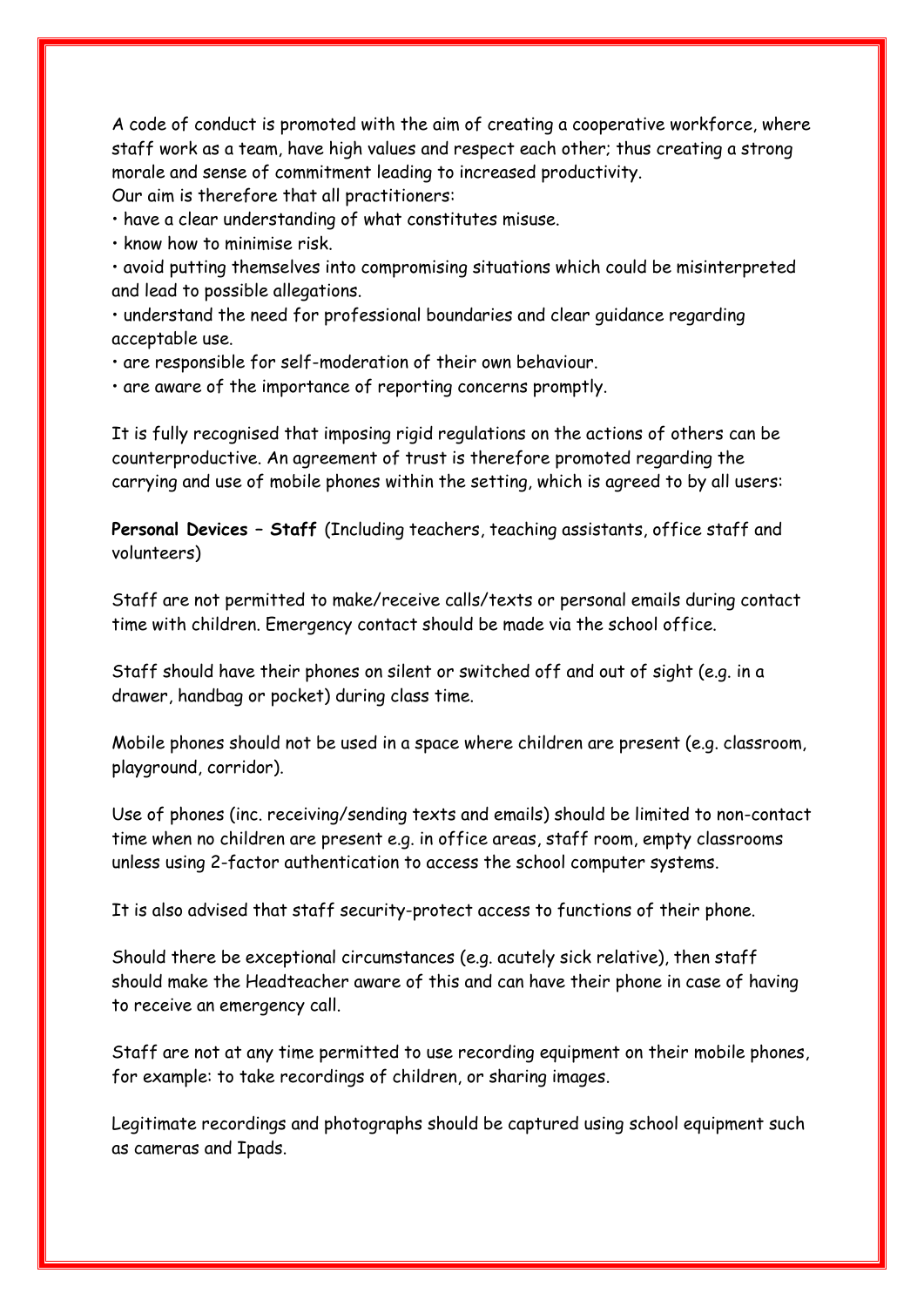Staff should report any usage of mobile devices that causes them concern to the Headteacher.

#### **Mobile Phones for work related purposes**

We recognise that mobile phones provide a useful means of communication on off-site activities. However staff should ensure that:

Mobile use on these occasions is appropriate and professional (and will never include taking photographs of children).

Mobile phones should not be used to make contact with parents during school trips – all relevant communications should be made via the school office.

Where parents are accompanying trips they are informed not to make contact with other parents (via calls, text, email or social networking) during the trip or use their phone to take photographs of children.

When it is necessary to contact parents using a personal mobile phone, this must be from a withhold number.

#### **Personal Mobiles – Pupils**

We recognise that mobile phones are part of everyday life for many children and that they can play an important role in helping pupils to feel safe and secure. However we also recognise that they can prove a distraction in school and can provide a means of bullying or intimidating others. Therefore:

Pupils are not permitted to have mobile phones or devices that are able to access Wifi connectivity at school or on trips

If in the event of a parent wishing for his/her child to bring a mobile phone to school to contact the parent after school:

- the parent must sign a disclosure form available from the school office
- the phone must be handed in, switched off, to the class teacher first thing in the morning and returned as the child exits the school .(the phone is left at the owner's own risk).

Mobile phones brought to school without permission will be confiscated and returned at the end of the day.

Where mobile phones are used in or out of school to bully or intimidate others, the head teacher does have the power to intervene 'to such an extent as it is reasonable to regulate the behaviour of pupils when they are off the school site' - refer to Anti-Bullying Policy.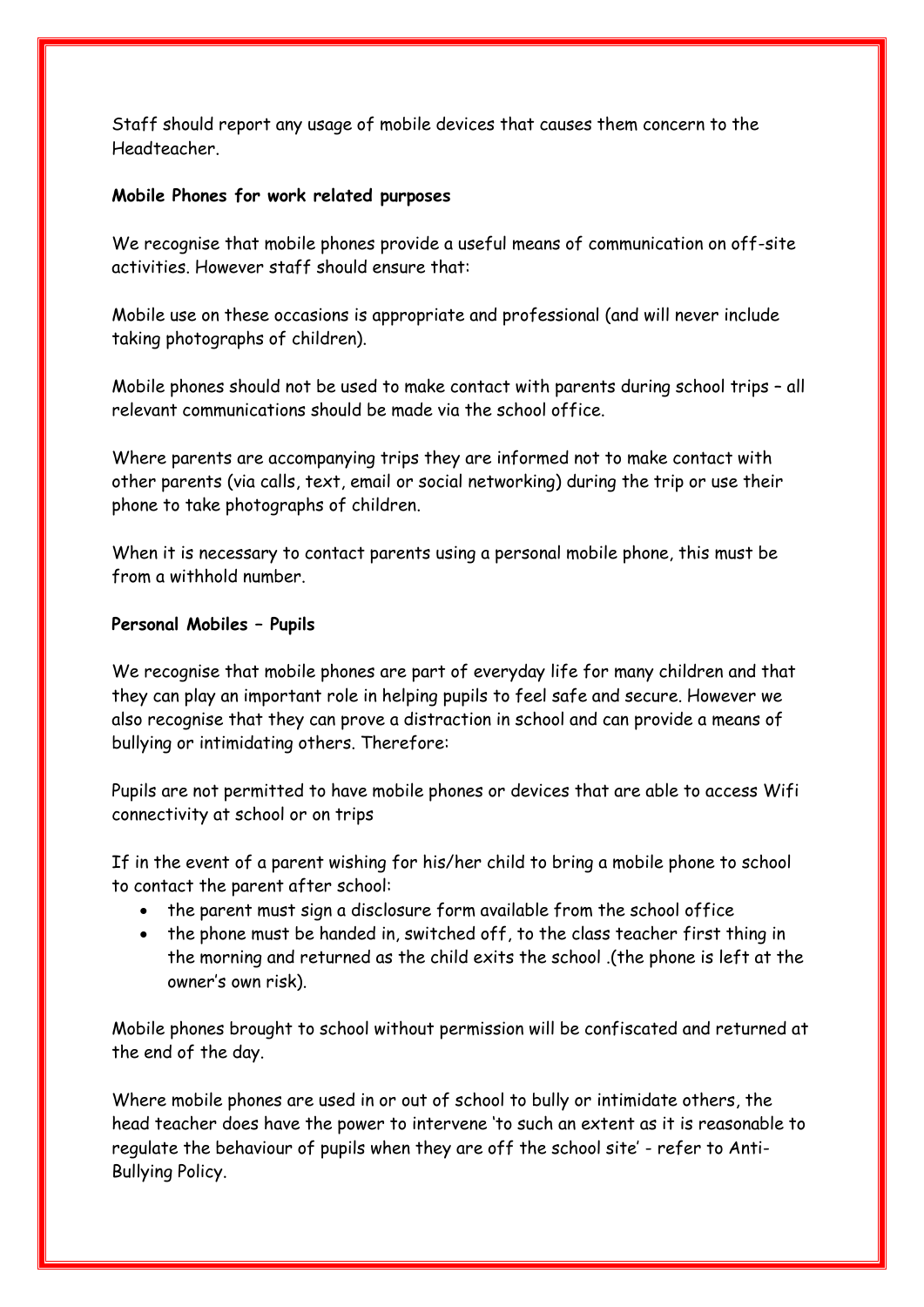**All non-teaching staff** (E.g. Lunchtime supervisors/cleaners)

Mobile phones must be switched off and not used whilst on duty.

#### **Volunteers, Visitors, Governors and Contractors**

All Volunteers, Visitors, Governors and Contractors are expected to follow our mobile phone policy as it relates to staff whilst on the premises.

On arrival, such visitors will be informed of our expectations around the use of mobile phones in school and signing in will mean they will adhere to the policy.

#### **Cameras**

Photographs are taken for the purpose of recording a child or a group of children participating in activities and celebrating their achievements is an effective form of recording their progression in the Early Years Foundation Stage as well as throughout the school.

However, it is essential that photographs are taken and stored appropriately to safeguard the children in our care.

- Only the designated school cameras or tablets are to be used to take any photo within the setting or on outings.
- Images taken on this camera or tablet must be deemed suitable without putting the child/children in any compromising positions that could cause embarrassment or distress.
- All staff members are responsible for the location of the camera / ipad; this should be placed in a drawer out of sight when not in use.
- Images taken and stored on the camera must be downloaded as soon as possibleideally once a week.
- Key people are responsible for down-loading and printing their own key children's photographs. These must be downloaded onto the school cloud storage, which MUST be password protected.
- Under no circumstances must cameras of any kind be taken into the bathrooms without prior consultation with the Head teacher. If photographs need to be taken in a bathroom, i.e. photographs of the children washing their hands, then the Head teacher must be asked first and staff be supervised whilst carrying out this kind of activity. At all times the camera must be placed in a prominent place where it can be seen.
- It is not appropriate to take photographs of bruising or injuries on a child for child protection concerns. Staff must use the logging concern form and body